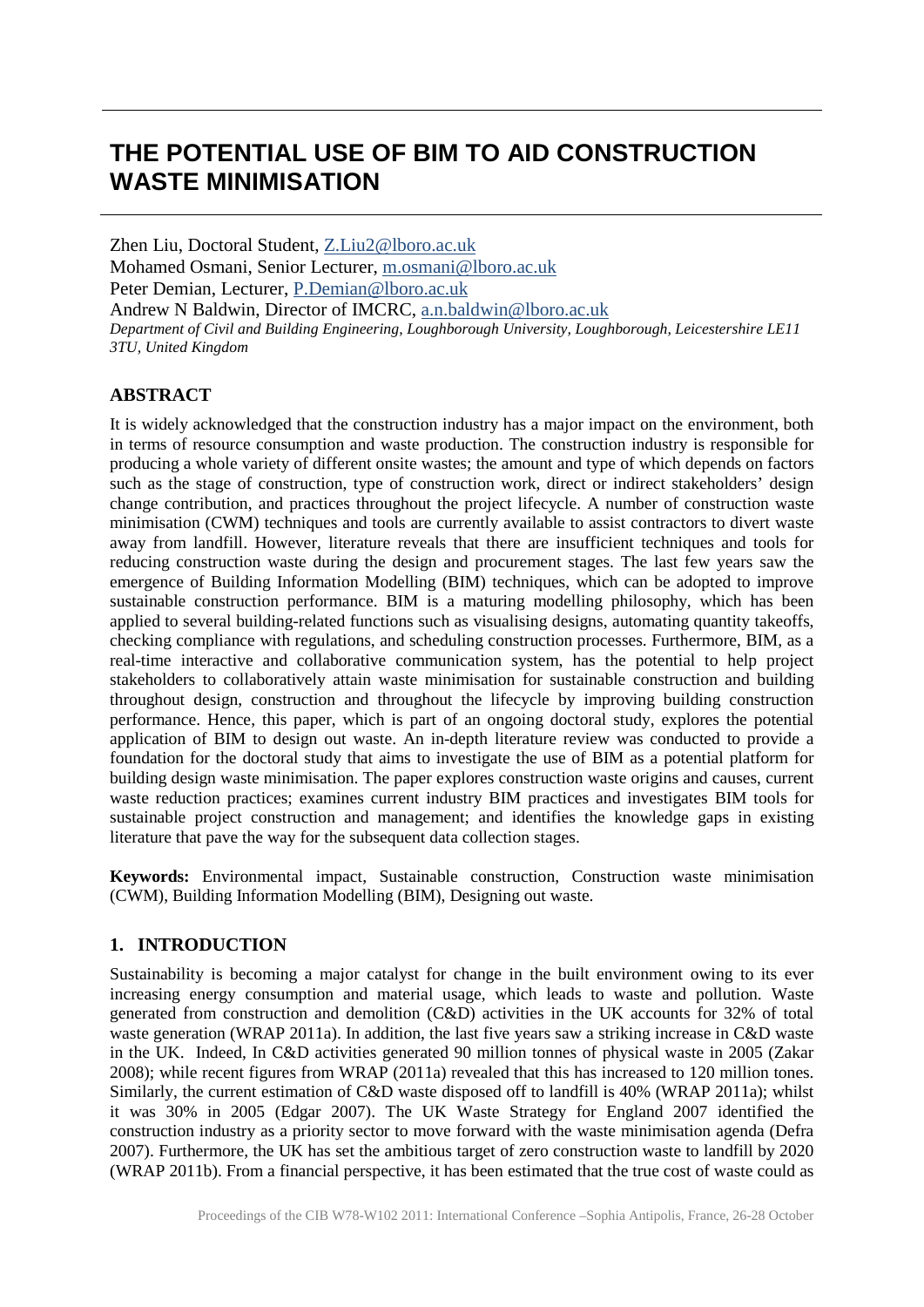much as 10 times that of disposal (WRAP 2011a). Thus, the construction industry is under an everincreasing pressure to explore and develop effective and efficient techniques and tools to minimise its escalating waste production. A comprehensive literature review was conducted to explore the extent of the relationship between Building Information Modelling (BIM) and construction waste minimisation (CWM). The review examined construction waste origins and causes, current waste reduction practices; assessed current industry BIM practices, BIM tools for sustainable project construction and management; and discussed the knowledge gaps in existing literature that pave the way for the subsequent data collection stages of this ongoing research that will lead to the development of BIM aided CWM framework.

# **2. CONSTRUCTION WASTE MINIMISATION (CWM)**

CWM has been defined by the UK Environment Agency (1997) as reducing construction waste by preventive measures (prevention, reduction at source, and reuse of products) and waste management measures (quality improvement, and recycling). Similarly, Envirowise (1998) defined CWM as the process of systematic waste reduction at source, by preventing and reducing waste before its physical generation, and encouraging reuse, recycling and recovery. Therefore, CWM is a process which avoids, eliminates or reduces waste at its sources or permits reuse and recycling of the waste for benign purposes in construction (Riemer and Kristoffersen 1999).

## **2.1 CONSTRUCTION WASTE CAUSES AND ORIGINS**

By and large, construction waste origins are related to design changes, leftover material scraps, norecyclable/re-useable packaging waste, design/detailing errors, and poor weather (Faniran and Caban 1998). Further, a study of attitudes of architects and contractors toward origins of construction waste indicates that construction waste is related to design, site operation, procurement routes, material handling and sub-contractor's practices (Osmani et al. 2006). Osmani et al. (2007) went further to compile and group the main sources of waste factors in terms of construction lifecycle stages, comprising contractual, design, procurement, transportation, on-site management and planning, material storage, material handling, site operation, residual, and other.

There is a consensus in literature that a significant portion of waste is caused by problems which occur in stages that precede production, and design stage is one of the major construction waste sources (Keys et al. 2000, Osmani 2011). That said literature failed to identify a clear linkage or relationship between consequences of amount of construction waste generated and their corresponding causes and origins. Additionally, Agopyan et al. (1998) argued that the lack of knowledge of waste generators is a noteworthy cause of waste. Furthermore, there are no forecasting comprehensive and reliable methods and tools to predict and estimate the amount of constructed waste before projects start on site (Formoso et al. 1999). Therefore, an accountable top-down dynamic relationship between main causes and origins of construction waste and their respective amount of construction waste generated. This was supported by Teo (2001) who acknowledged that there are limited construction waste reduction methods that specifically address known causes and origins of waste. On the other hand, the analysis of sources of waste indicated that a large quantity of material waste is due to flow activities, such as material delivery, inventories, and internal transportation and handling (Formoso et al. 2002). The transformational approach suggests that an independent control of each stage of production is required, whereas flow processes' approach suggests that a focus on the control of the total flow of production is needed (Koskela 1999).

There is a consensus in literature that all construction stages directly or indirectly contribute to onsite waste generation. However, the level and severity of waste production varied from stage to stages depending on a number of variables that include type of procurement, project brief, stakeholders' engagement and commitment, etc. That said, it is widely argued that waste reduction intervention should focus on pre-construction stages, particularly design, where 'virtual waste' (simulated waste generation during design stages), as opposed to 'actual waste' (physical onsite waste), could be effectively identified, evaluated and reduced.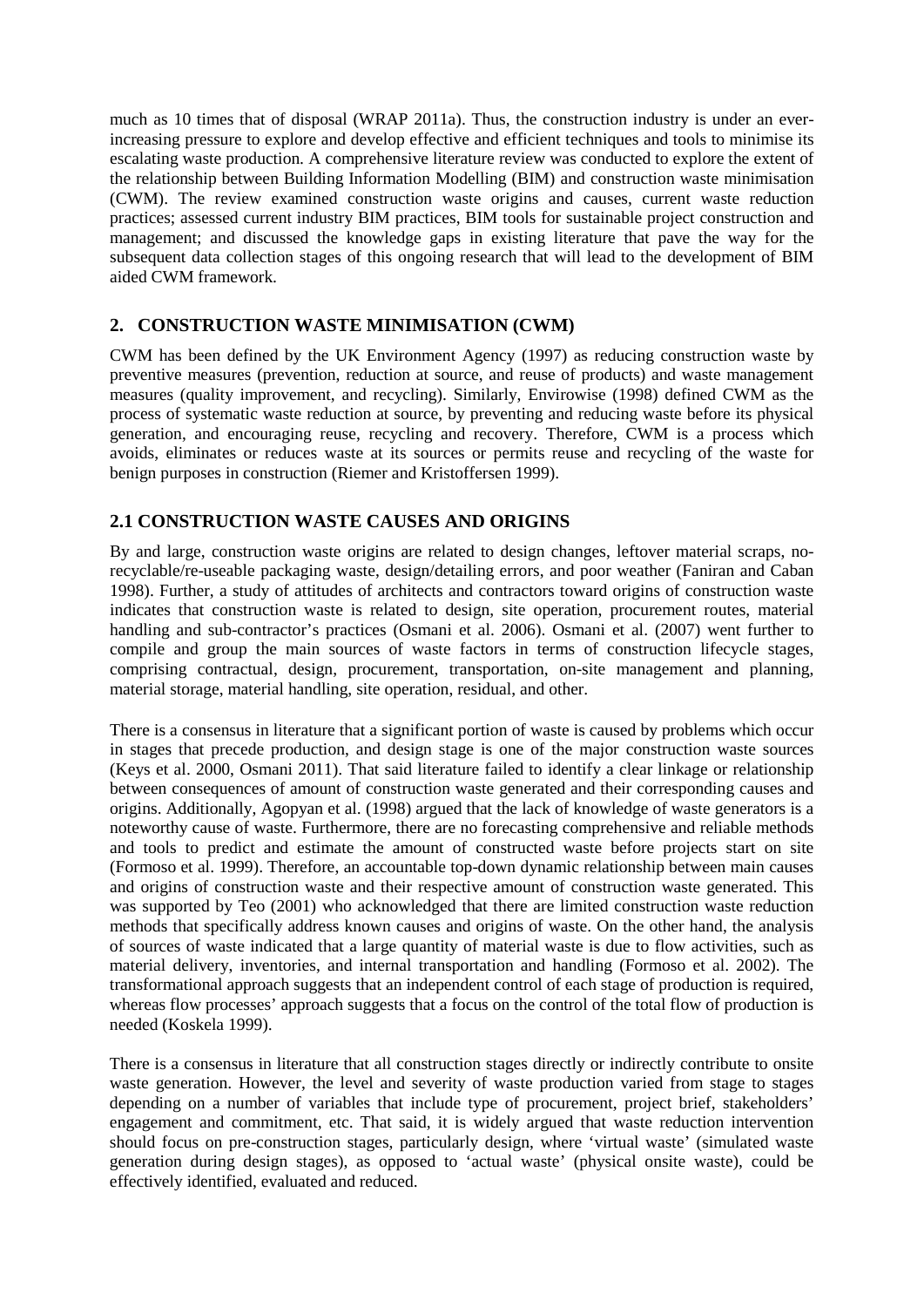## **2.2 CURRENT WASTE MINIMISATION PRACTICES**

Numerous studies have been conducted through all stages of construction project lifecycle to examine and assess current CWM approaches, techniques and tools of CWM; these are summarized in Table 1, Table 2 and Table 3 respectively The primary reference used for project protocol in terms of lifecycle stages is the Royal Institute of British Architects (RIBA) Plan of Work (RIBA 2011), which contains the following project stages: A) Appraisal; B) Design Brief; C) Concept; D) Design Development; E) Technical Design; F) Production Information; G) Tender Documentation; H) Tender Action; J) Mobilisation; K) Construction to Practical Completion; L) Post Practical Completion.

| <b>Approaches</b>                                | <b>Preparation</b><br>stages |         | raoic 11 Caffein & Man approaches in project mee jets stages<br>Design stages |   |         | Pre-<br>Construction<br>stages |         |   | <b>Construction</b><br>and Use stages |         |   | Post-<br>construction<br>stages |         |                                         |
|--------------------------------------------------|------------------------------|---------|-------------------------------------------------------------------------------|---|---------|--------------------------------|---------|---|---------------------------------------|---------|---|---------------------------------|---------|-----------------------------------------|
|                                                  | A                            | B       | C                                                                             | D | E       | F                              | G       | H |                                       | K       | L | M                               | N       | <b>Source</b>                           |
| Designing out waste                              | $\star$                      | $\star$ | ★                                                                             | ★ | $\star$ |                                |         |   |                                       |         |   |                                 |         | Osmani et al. 2007,<br><b>WRAP 2009</b> |
| Procurement<br>guidance                          |                              |         |                                                                               |   |         |                                | $\star$ |   |                                       | $\star$ |   |                                 |         | <b>WRAP 2010</b>                        |
| Material Logistic<br>Plans                       |                              |         |                                                                               |   |         |                                |         |   | $\star$                               | $\star$ |   |                                 | $\star$ | <b>WRAP 2007a</b>                       |
| Reverse logistics                                |                              |         |                                                                               |   |         |                                |         |   | $\star$                               | $\star$ |   |                                 | $\star$ | Nunes et al. 2003                       |
| Supply chain<br>management                       |                              |         |                                                                               |   |         |                                |         |   | ★                                     | $\star$ |   |                                 |         | Dainty and Brooke<br>2004               |
| On-site sorting                                  |                              |         |                                                                               |   |         |                                |         |   |                                       | $\star$ |   |                                 | $\star$ | Poon et al. 2001                        |
| Waste Management<br>Mapping Model                |                              |         |                                                                               |   |         |                                |         |   |                                       | $\star$ |   |                                 |         | Shen et al. 2004                        |
| On-site waste<br>control                         |                              |         |                                                                               |   |         |                                |         |   |                                       | $\star$ |   |                                 |         | Formoso et al. 1999                     |
| Cost-effective waste<br>management plan          |                              |         |                                                                               |   |         |                                |         |   |                                       | $\star$ |   |                                 |         | Mills et al. 1999                       |
| On-site waste<br>behaviour / attitude            |                              |         |                                                                               |   |         |                                |         |   |                                       | $\star$ |   |                                 |         | Begum et al. 2009                       |
| Implementation of<br>environmental<br>management |                              |         |                                                                               |   |         |                                | $\star$ |   |                                       | ★       |   |                                 | $\star$ | Shen and Tam 2002                       |

#### Table 1: Current CWM approaches in project lifecycle stages

Table 2: Current CWM techniques in project lifecycle stages

| <b>Techniques</b>                 | <b>Preparation</b><br>stages |   |              | Design stages |   |   | Pre-<br><b>Construction</b><br>stages |   |   | <b>Construction</b><br>and Use<br>stages |   | Post-<br>construction<br>stages |         |                   |
|-----------------------------------|------------------------------|---|--------------|---------------|---|---|---------------------------------------|---|---|------------------------------------------|---|---------------------------------|---------|-------------------|
|                                   | A                            | B | $\mathsf{C}$ | D             | E | F | G                                     | H | J | K                                        | L | M                               | N       | <b>Source</b>     |
| On-site recycling C&D             |                              |   |              |               |   |   |                                       |   |   | $\star$                                  |   |                                 |         | <b>CIRIA 2001</b> |
| wastes                            |                              |   |              |               |   |   |                                       |   |   |                                          |   |                                 |         | Bertram et al.    |
| Materials flow analysis<br>system |                              |   |              |               |   |   | $\star$                               |   |   | $\star$                                  |   |                                 |         | 2002              |
| Ready-mixed concrete              |                              |   |              |               |   |   |                                       |   |   |                                          |   |                                 |         | Sealey and Jill   |
| waste management                  |                              |   |              |               |   |   |                                       |   |   | $\star$                                  |   |                                 |         | 2001              |
| Dynamic modelling of              |                              |   |              |               |   |   |                                       |   |   |                                          |   |                                 |         | Hao 2008          |
| construction and                  |                              |   |              |               |   |   |                                       |   |   | ★                                        |   |                                 |         |                   |
| demolition waste                  |                              |   |              |               |   |   |                                       |   |   |                                          |   |                                 |         |                   |
| management processes              |                              |   |              |               |   |   |                                       |   |   |                                          |   |                                 |         |                   |
| Integrated GPS and GIS            |                              |   |              |               |   |   |                                       |   |   | $\star$                                  |   |                                 |         | Hi et al. 2005    |
| technology                        |                              |   |              |               |   |   |                                       |   |   |                                          |   |                                 |         |                   |
| Geographical                      |                              |   |              |               |   |   |                                       |   |   |                                          |   |                                 |         | Blengini and      |
| <b>Information System</b>         |                              |   |              |               |   |   |                                       |   |   |                                          |   |                                 |         | Garbarino 2010    |
| (GIS) and Life Cycle              |                              |   |              |               |   |   |                                       |   |   | $\star$                                  |   |                                 | $\star$ |                   |
| Assessment (LCA) mix              |                              |   |              |               |   |   |                                       |   |   |                                          |   |                                 |         |                   |
| for supply chain                  |                              |   |              |               |   |   |                                       |   |   |                                          |   |                                 |         |                   |
| Use of off-site technique:        |                              |   |              |               |   |   |                                       |   |   |                                          |   |                                 |         | Baldwin et al.    |
| prefabricated / precast           |                              |   |              | ★             |   |   |                                       |   |   | $\star$                                  |   |                                 |         | 2008              |
| concrete elements                 |                              |   |              |               |   |   |                                       |   |   |                                          |   |                                 |         |                   |
| Modern methods of                 |                              |   |              | ★             |   |   |                                       |   |   | $\star$                                  |   |                                 |         | <b>WRAP 2007b</b> |
| construction (MMC)                |                              |   |              |               |   |   |                                       |   |   |                                          |   |                                 |         |                   |

• Current CWM approaches mainly focus on strategic vision forethoughts related to design, logistic and supply chain, and on-site waste issues.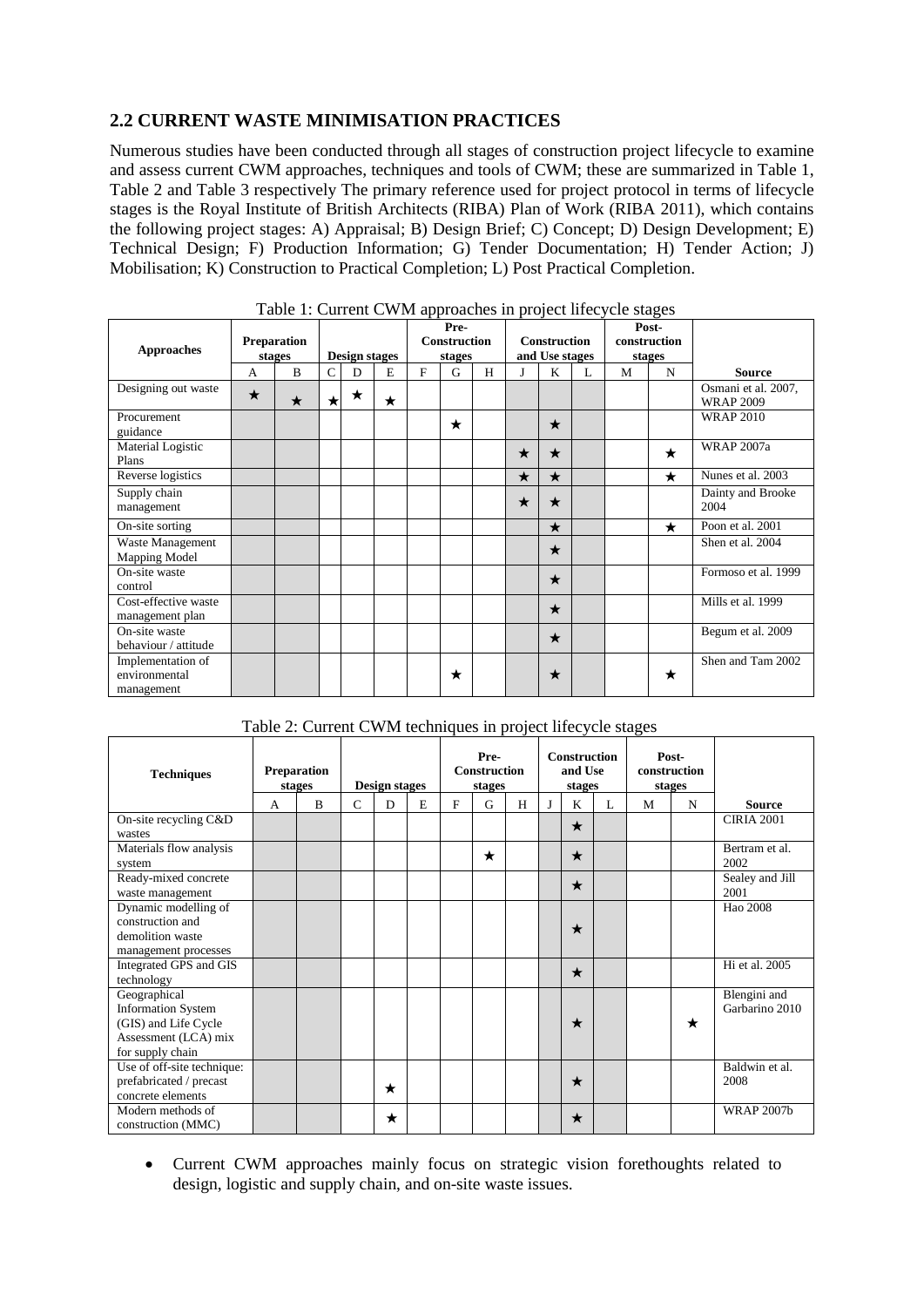- Current CWM techniques developed by the industry are mainly concerned with on onsite, off-site, and logistic waste minimisation issues.
- Current CWM tools, such as SMARTWaste, are related waste audit and better onsite practices to comply with waste regulations, such as Site Waste Management Plans (SWMPs) (WRAP 2011d).

| <b>Preparation</b><br><b>Tools</b><br>stages   |        |  |                                     |         |  |   | Pre-<br><b>Construction</b> |   |                      | <b>Construction and</b> |  | Post-<br>construction<br>stages |         |                               |
|------------------------------------------------|--------|--|-------------------------------------|---------|--|---|-----------------------------|---|----------------------|-------------------------|--|---------------------------------|---------|-------------------------------|
|                                                | B<br>A |  | <b>Design stages</b><br>C<br>D<br>E |         |  | F | stages<br>G                 | H | Use stages<br>K<br>L |                         |  | M<br>N                          |         | <b>Source</b>                 |
| Waste forecasting tool<br>(online tool)        |        |  | $\star$                             | $\star$ |  |   |                             |   |                      |                         |  |                                 |         | <b>WRAP 2011b</b>             |
| On-site waste auditing:<br><b>SMARTWaste</b>   |        |  |                                     |         |  |   |                             |   |                      | $\star$                 |  |                                 |         | McGrath 2001                  |
| Waste management<br>planning (WMP)             |        |  |                                     |         |  |   |                             |   |                      | $\star$                 |  |                                 |         | McDonald and<br>Smithers 1998 |
| On-site waste control<br>tools                 |        |  |                                     |         |  |   |                             |   |                      | $\star$                 |  |                                 |         | Formoso et al.<br>1999        |
| Site waste<br>management plans<br>(SWMPs)      |        |  |                                     |         |  |   |                             |   |                      | ★                       |  |                                 |         | <b>WRAP 2011d</b>             |
| ConstructCLEAR<br>(online tool)                |        |  |                                     |         |  |   |                             |   |                      | $\star$                 |  |                                 |         | BlueWise 2010                 |
| True cost of waste<br>calculator (online tool) |        |  |                                     |         |  |   |                             |   |                      | $\star$                 |  |                                 |         | <b>BRE 2010</b>               |
| SMARTAudit                                     |        |  |                                     |         |  |   |                             |   |                      | $\star$                 |  |                                 |         | <b>BRE 2008</b>               |
| BreMap (online GIS<br>tool)                    |        |  |                                     |         |  |   |                             |   |                      | $\star$                 |  |                                 | $\star$ | <b>BRE 2009</b>               |
| <b>SMARTStart</b>                              |        |  |                                     |         |  |   |                             |   |                      | $\star$                 |  |                                 | $\star$ | <b>BRE 2007</b>               |
| Webfill (online tool)                          |        |  |                                     |         |  |   |                             |   |                      | $\star$                 |  |                                 | ★       | Chen et al. 2006              |

Table 3: Current CWM tools in project lifecycle stages

The current CWM approaches, techniques and tools focus on separate project stages with overwhelming endeavours to manage waste onsite. However, limited effort is invested to concentrate on pre-construction waste generation related to supply chain management issues and procurement, design and tender stages. These offer substantial waste reduction opportunities on McKechnie's (2007) waste reduction opportunity curve. More recently, BRE (2011) called for the development of online CWM techniques and tools. Yet, there are no research studies on integrated e-waste minimisation or IT related approaches, techniques and tools across all life cycle stages of construction projects. These would particularly be suited to design out waste, since 33% of construction waste might be directly influenced by inappropriate design decision making and design changes (Innes 2004), which contribute to more than 50% of the total onsite waste production in construction projects (Faniran and Caban 1998).

# **3. BUILDING INFORMATION MODELLING (BIM)**

BIM has evolved from computer-aid design (CAD) research. However, there is still no single, widelyaccepted definition for BIM. BIM is defined in different terms from model and design data to construction management. From a three dimensional (3D) perspective, BIM is defined as a conceptual approach to building design and construction that encompasses 3D parametric modelling of building for design and detailing and computer-intelligible exchange of building information between design, construction and other disciplines (Sacks et al. 2010). From a design and project data management standpoint, BIM is a set of interacting policies, processes and technologies that generate a methodology to manage building design and project data in digital format across all life-cycle stages (Penttilä 2006). In terms of construction management, BIM is an intelligent simulation of architecture to achieve an integrated project delivery (Eastman et al. 2008). However, literature failed to define BIM in relation to sustainable construction performance. Therefore, BIM within the context of this research can be defined as a real-time interactive and collaborative communication system, having the potential to help project stakeholders to collaboratively attain construction waste minimisation throughout the whole lifecycle stages of a building by improving building construction performance.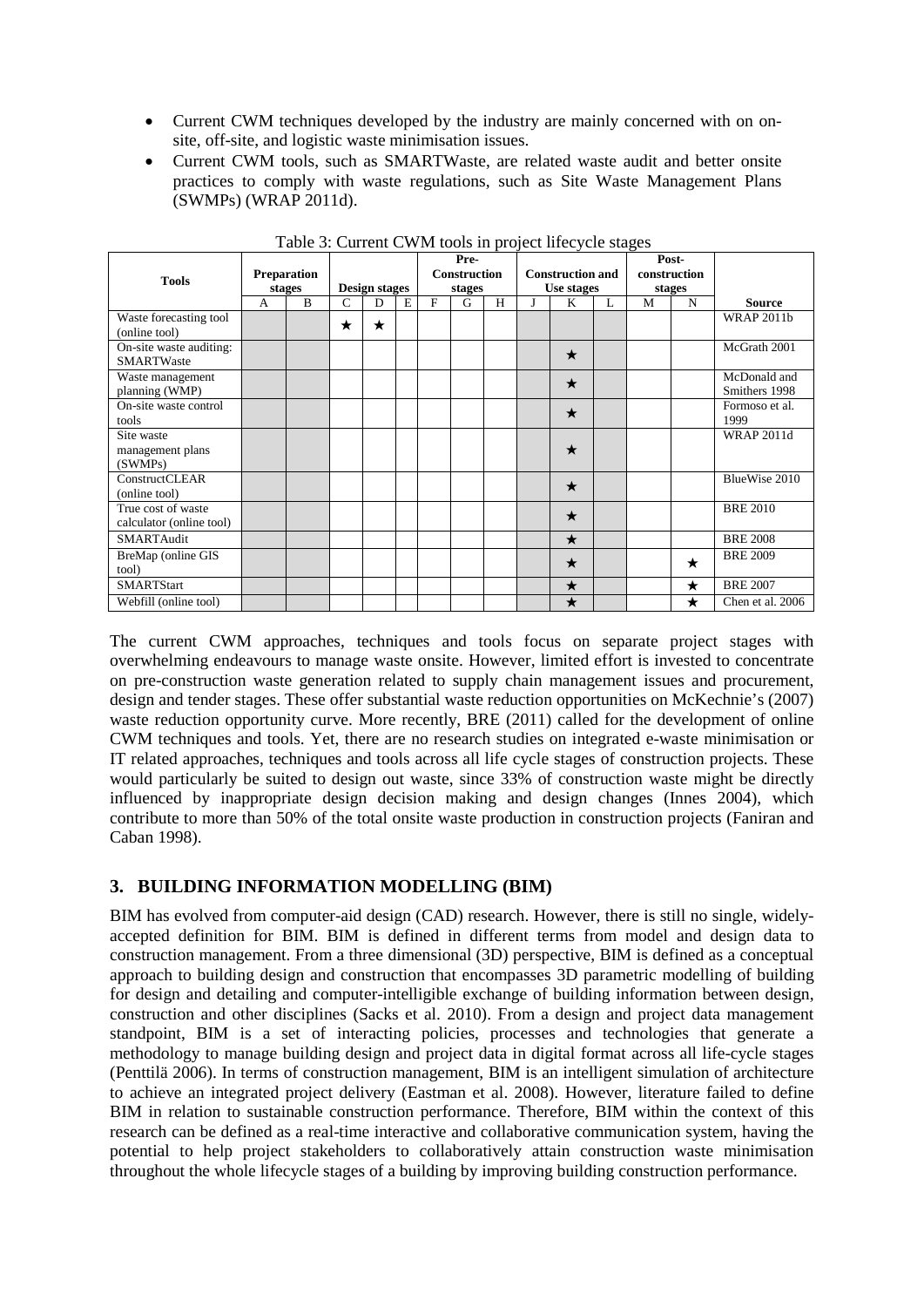## **3.1 BIM-RELATED SOFTWARE APPLICATIONS**

A wide range of BIM software applications are currently available for various project performance purposes. As shown in Table 4, the vast majority of BIM related packages focused on design and preconstruction stages. There is a consensus in literature that BIM applications in their current use are vastly superior to 2D and 3D CAD-based tools, which do not maintain comprehensive integrity when changes are made. On the other hand, it is widely acknowledged that associating BIM with the development and use of 3D virtual building modeling techniques and technologies can yield very productive results.

| <b>Current BIM</b>                                    | Preparation<br>stages |                | <b>Design</b><br>stages |            |           | Pre-<br><b>Construction</b><br>stages |            |   | <b>Construction</b><br>and Use<br>stages |            |              | construction | Post-<br>stages | <b>Source</b>             |
|-------------------------------------------------------|-----------------------|----------------|-------------------------|------------|-----------|---------------------------------------|------------|---|------------------------------------------|------------|--------------|--------------|-----------------|---------------------------|
|                                                       | A                     | $\overline{B}$ | $\mathcal{C}$           | D          | E         | $\mathbf{F}$                          | G          | H | $\mathbf{I}$                             | K          | $\mathbf{L}$ | M            | $\mathbf N$     |                           |
| <b>Beck Technology Dprofiler</b>                      | $\sqrt{}$             |                |                         |            |           |                                       |            |   |                                          |            |              |              |                 | <b>Beck Technology</b>    |
| Carlson (CVE)                                         | $\sqrt{}$             |                |                         |            |           |                                       |            |   |                                          |            |              |              |                 | Olatunji and Sher<br>2010 |
| Nemetschek Vectorworks                                | $\sqrt{}$             |                | $\sqrt{}$               | $\sqrt{}$  | $\sqrt{}$ | $\sqrt{ }$                            | $\sqrt{ }$ |   |                                          |            |              |              |                 | Nemetschek                |
| Gehry Technologies Digital<br>Project                 | $\sqrt{}$             |                | $\sqrt{ }$              | V          |           | $\sqrt{ }$                            | $\sqrt{}$  |   |                                          |            |              |              |                 | Gehry Technologies        |
| Navisworks JetStream v5<br>Roamer and Clash Detective |                       |                | $\sqrt{}$               | $\sqrt{}$  |           |                                       |            |   |                                          |            |              |              |                 | AGC 2006                  |
| <b>Autodesk Green Building</b><br>Studio              |                       |                |                         |            | $\sqrt{}$ |                                       |            |   |                                          |            |              |              |                 | Autodesk                  |
| ArtrA                                                 |                       |                |                         |            |           |                                       |            |   |                                          | $\sqrt{ }$ |              | $\sqrt{}$    |                 | ArtrA                     |
| <b>Autodesk Revit</b>                                 |                       |                | $\sqrt{}$               | $\sqrt{ }$ | √         | $\sqrt{ }$                            |            |   |                                          |            |              |              |                 | Autodesk                  |
| Graphisoft ArchiCAD                                   |                       |                | $\sqrt{}$               | $\sqrt{ }$ | V         | $\sqrt{ }$                            |            |   |                                          |            |              |              |                 | Graphisoft                |
| <b>Bentley Systems Architecture</b>                   |                       |                | $\sqrt{}$               | $\sqrt{ }$ | V         | $\sqrt{}$                             |            |   |                                          |            |              |              |                 | <b>Bentley Systems</b>    |
| MasterBill, QSCAD<br>Timberline                       |                       |                |                         |            |           | $\sqrt{ }$                            | $\sqrt{ }$ |   |                                          |            |              |              |                 | Olatunji and Sher<br>2010 |
| Primavera, Construction<br>Computer Software(CCS)     |                       |                |                         |            |           | V                                     | $\sqrt{}$  |   |                                          |            |              |              |                 | Olatunji and Sher<br>2010 |
| PP Manager                                            |                       |                |                         |            |           |                                       |            |   | $\sqrt{}$                                | $\sqrt{ }$ |              |              |                 | Nemetschek                |
| Navisworks TimeLiner                                  |                       |                |                         |            |           | $\sqrt{ }$                            |            |   | $\sqrt{}$                                |            |              |              |                 | <b>AGC 2006</b>           |
| Graphisoft Change Manager                             |                       |                |                         | $\sqrt{ }$ |           |                                       |            |   | $\sqrt{}$                                | $\sqrt{}$  |              |              |                 | AGC 2006                  |
| CostX, Inovayya, Tocoman,<br>CRC estimator, Winest    |                       |                |                         | $\sqrt{}$  | V         | $\sqrt{ }$                            |            |   |                                          |            |              |              |                 | Olatunji and Sher<br>2010 |
| BIM and interoperability for<br>precast               |                       |                |                         |            |           |                                       |            |   | $\sqrt{}$                                | $\sqrt{}$  |              |              |                 | Sacks et al. 2010         |
| <b>Tekla Structures</b>                               |                       |                |                         | $\sqrt{ }$ | √         | $\sqrt{ }$                            |            |   | $\sqrt{ }$                               | $\sqrt{}$  |              |              |                 | Tekla                     |
| <b>StructureWorks</b>                                 |                       |                |                         |            | $\sqrt{}$ |                                       |            |   | $\sqrt{}$                                | $\sqrt{}$  |              |              |                 | <b>StructureWorks</b>     |
| Design Data SDS/2                                     |                       |                |                         |            | $\sqrt{}$ |                                       |            |   |                                          | V          |              |              |                 | Design Data 2010          |

Table 4: Current BIM applications in construction projects

BIM applications in construction projects such as Beck Technology DProfiler and Carlson (CVE) are being used for economic assessments (cost estimating and income forecasting) of project substantive feasibility in the preparation stages. However, there is a lack of BIM tools to help satisfy the client's business requirement; identify potential solutions for feasibility studies; and outline project feasibility requirements.

Furthermore, BIM applications are predominantly used for decision making, and lean or sustainable building construction and performance analysis, such as energy and water analysis are used in preconstruction stages.

Although there are several BIM tools available for construction and post-occupancy stages, such as Tekla Structures (precast/prefabricate solution), StructureWorks (precast solution), Navisworks JetStream v5 (combining and reviewing 3D models), and PP Manager (linkage between CAD, factory and the ERP software); these are mainly used for prefabrication and construction management purposes in the construction stage.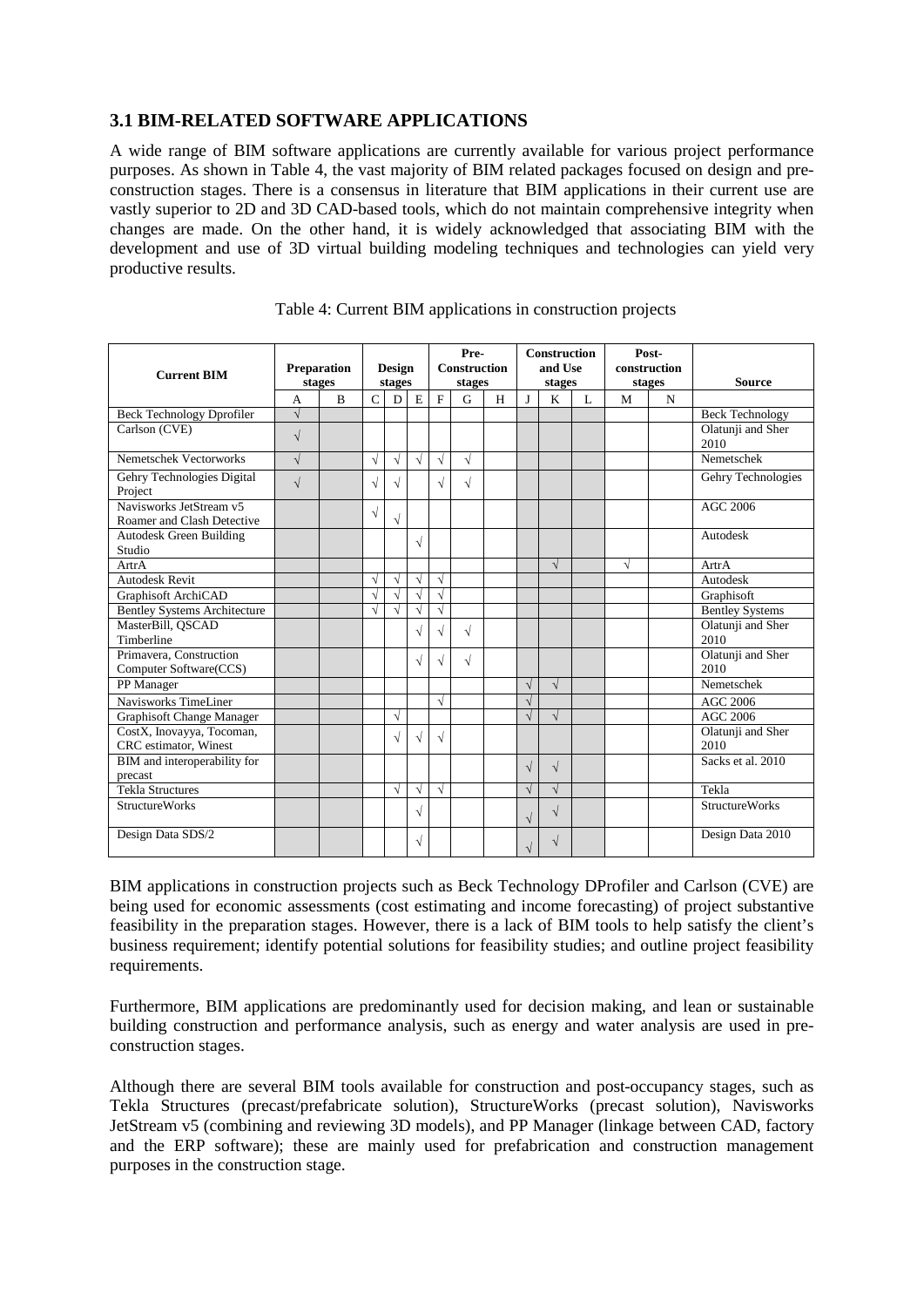Hence, the existing construction- related BIM applications are used contribute to:

- lower net information costs and risks;
- quick first response in early stage of design to make building safer;
- efficient monitoring lower operation cost:
- better views of facilities for better decision makings:
- reduced project cost and risks; and
- better building environmental performance

#### **3.2 USE OF BIM IN MANAGING SUSTAINABLE CONSTRUCTION**

There is an opportunity for BIM to offer valuable controlling features and analysis tools, to manage and maintain the original information of client needs through the design process (Penttilä 2007, Baldwin et al. 1998). BIM enhanced communication and collaboration is an important facet of managing successful sustainable construction (Grilo and Jardim-Goncalves 2010). It has been argued that BIM could enhance communication and collaboration; increase efficiency; and reduces errors, which in turn would reduce resources, energy, materials, and waste (Europe INNOVA 2008). Furthermore, BIM provides the opportunity of testing, revising, rejecting and accepting design ideas in real-time, such as the case for collaborative design methods.



Figure 1: the IICC BIM platform for managing sustainable construction

The integrated information management associated with BIM for construction information would enable modelling, communication, collaboration and integration of sustainable design and construction requirements and actions across all project lifecycle. This would also improve decision making support and other project-related processes by optimising horizontal, vertical, and temporal integration of data and information management to enhance the value added for all project shareholders (Ilal 2007). Further, by adopting BIM technology, integrated project delivery (IPD) (AIA 2007) fosters a great degree of communication and promotes intense collaboration among the project team to enhance profitable, effective, and efficient project management (Hardin 2009). Therefore, integrated information management, integrated design, and IPD enhanced BIM solution can contribute to an efficient approach for managing sustainable construction.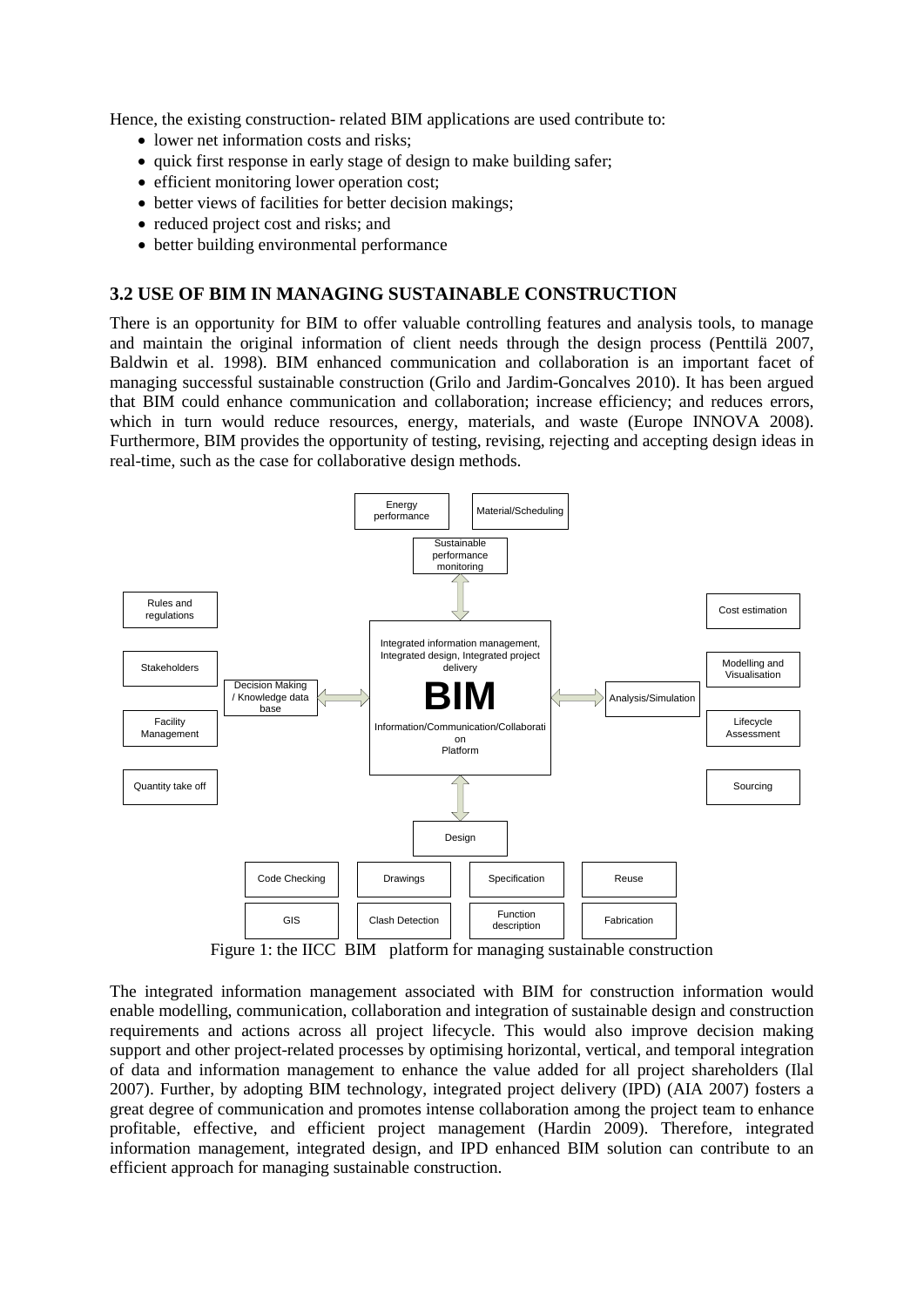BIM includes transactions at the data; information and knowledge semantic levels and falls within knowledge visualisation; a merger between information visualisation; and visual cognition and communication. (Eppler and Burkhard 2005). Knowledge, players and every component of project concerned will have the opportunity to contribute to managing sustainable construction as a whole; and influence others as individual by using BIM in the form of an integrated information, communication, and collaboration (IICC) platform. The IICC BIM platform for managing sustainable construction is shown as Figure 1. Design; decision making; sustainable performance monitoring; and analysis/simulation are four main application categories of IICC BIM platform for facilitating sustainable construction management.

Although, BIM offers promising methods for energy and resource efficiency, yet BIM methods at present do not consider a way forward for construction waste minimisation.

## **4. KNOWLEDGE GAP ANALYSIS**

There are a number of techniques and tools for waste management that have been developed and introduced to the UK construction industry by leading organisations such as, BRE, WRAP, and CIRIA. These are widely adopted techniques and tools, such as a suite of software packages of SMARTWaste and SWMPs, which can facilitate onsite construction waste management. However, these techniques and tools focus on auditing and managing physical onsite construction waste that has already been generated, without measures to assist designers and other project stakeholders to design out waste. Online waste minimisation methods such as WRAP Waste Forecasting tools, and offsite techniques such as prefabricated/precast and modern methods of construction are being moderately used in construction projects. The extant of literature suggest that there are limited techniques and tools to assess and support construction waste minimisation performance for design decision making in Preparation, Design and Pre-Construction stages. On the other hand, BIM as a mature technique has been widely used in design and construction for many years. BIM applications, which have been supplied by established CAD software companies, concentrate predominantly on solving technical problems throughout all project stages.

Indeed, current BIM techniques and tools have been successfully used to enhance planning and construction relate issues during Preparation, Design and Pre-Construction stages; including improvement of sustainable project performance such as energy and resource efficiency. Although, it is widely accepted that BIM can help reduce waste-related costs and materials in construction projects (Nisbet and Dinesen 2010, Krygiel and Nies 2008, AIA 2007); at present there are no techniques and tools available that explore BIM as a platform to facilitate CWM. Hence this paper, which is part of an ongoing doctoral study, aims to develop a BIM aided CWM framework. The key objective is to improve sustainable construction waste minimisation by using BIM at the very early stages of design. The subsequent stages of this research will include simulating construction waste (virtual waste) through 3D building information (figure 2).

## **5. CONCLUSIONS**

This paper has explored the potential to improve CWM through BIM systems in construction through a critical review of literature, by examining waste origins and causes, current waste reduction practice, and current BIM practices; and examining existing BIM applications that are currently applied to evaluate sustainable project construction and management. The most significant finding that stems from this paper is that although there was an emphasis on the need to explore the use of BIM for CWM; there are no previous attempts to adopt BIM as a vehicle to reduce construction waste. Hence, this research sets out to develop a BIM framework to aid CWM. The next stages of this research will involve designers, contractors and BIM experts to explore the most appropriate approach to adopt BIM as potential platform for CWM; select and customise a suitable BIM software; and develop and validate a BIM aided CWM in a live project.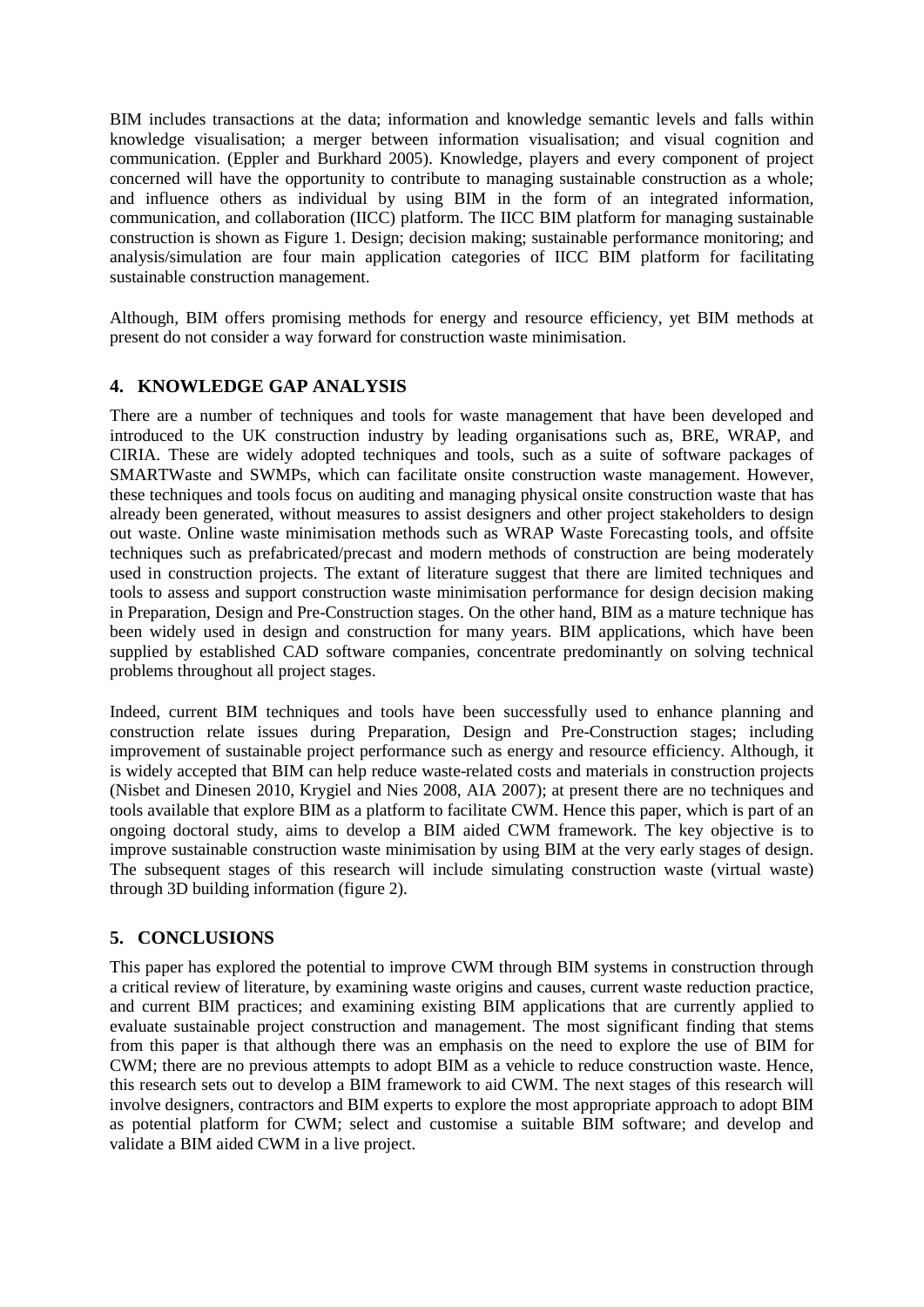

Figure 2: the IICC BIM platform and conceptual construction waste material input-output

#### **REFERENCES**

AGC (2006) "Contractors' Guide to BIM" The Associated General Contractors of America.

- Agopyan, V. et al. (1998) "Alternatives for Reducing Material Waste on Building Sites", *Research report.*
- AIA (2007) "Integrated project delivery: a guide", AIA California Council.
- Baldwin, A. N. et al. (1998) "Planning building design by simulating information flow", *Automation in Construction.* 8. 2. 149-163.
- Baldwin, A.N. et al. (2008) "Modelling design information to evaluate pre-fabricated and pre-cast design solutions for reducing construction waste in high rise residential buildings", *Automation in Construction.* 17. 3. 333-341.
- Begum, R.A. et al. (2009) "Attitude and behavioral factors in waste management in the construction industry of Malaysia", *Resources, Conservation and Recycling.* 53. 6. 321-328.
- Bertram, M. et al. (2002) "The contemporary European copper cycle: waste management subsystem", *Ecological Economics.* 42. 1-2. 43-57.
- Blengini, G.A. & Garbarino, E. (2010) "Resources and waste management in Turin (Italy): the role of recycled aggregates in the sustainable supply mix", *Journal of Cleaner Production.* 18. 10-11. 1021-1030.
- BlueWise (2010) ConstructCLEAR. [Online]. Available:<http://www.constructclear.co.uk/> [2011, 17 Jan] .
- BRE (2007) SMARTStart [Online]. Available: <http://www.smartwaste.co.uk/smartstart/about.jsp> [2011, 17 Jan].
- BRE (2008) SMARTAudit [Online]. Available: <http://www.smartwaste.co.uk/smartaudit.jsp?id=27> [2011, 17 Jan].
- BRE (2009) BreMap. [Online]. Available[: http://www.bremap.co.uk/Default.aspx](http://www.bremap.co.uk/Default.aspx) [2011, 17 Jan] BRE (2010) True cost of waste calculator. [Online].

Available: <http://www.wastecalculator.co.uk/login.jsp> [2011, 17 Jan] .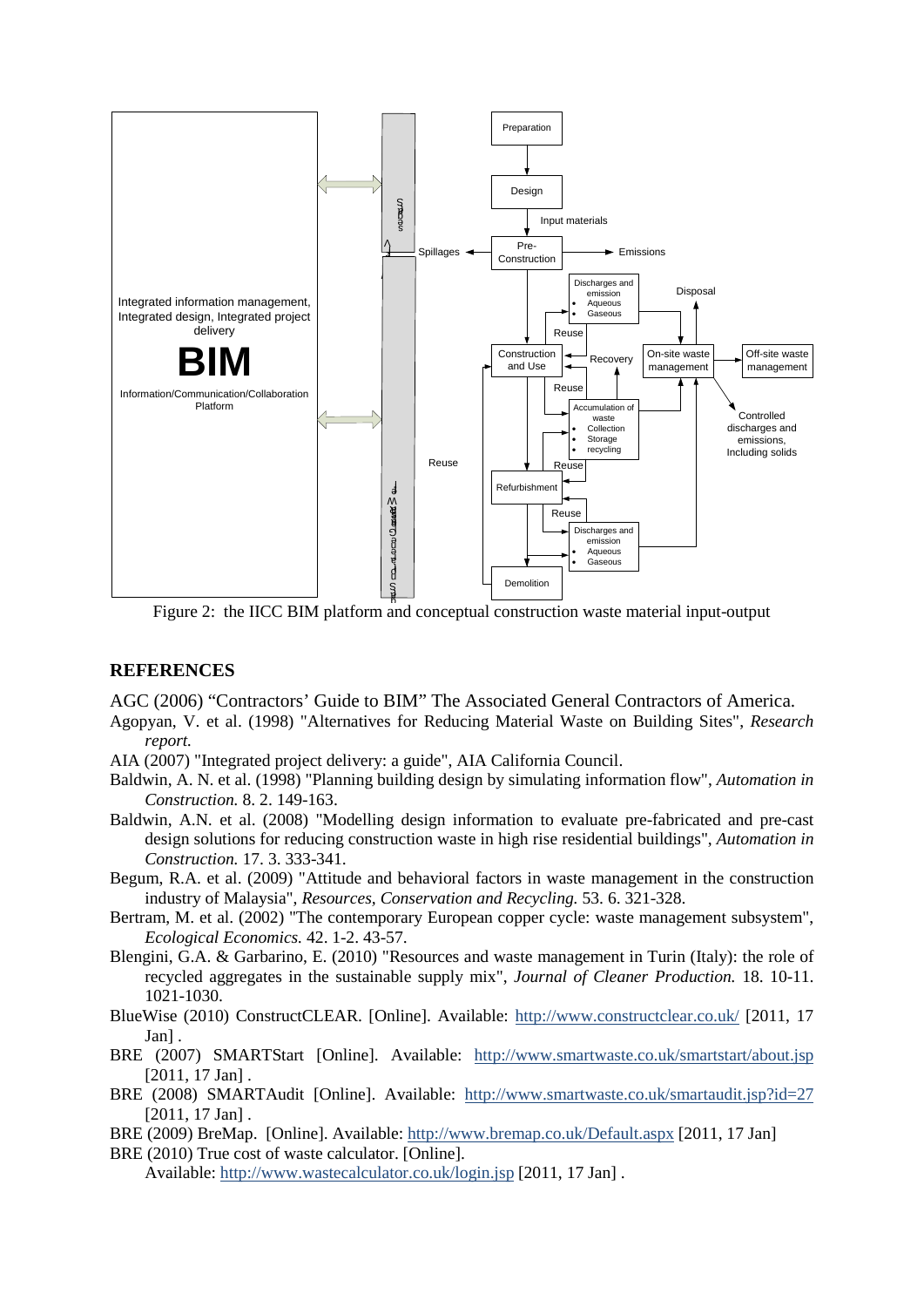- BRE (2011) Waste management tools and training. Available:<http://www.bre.co.uk/page.jsp?id=1444> [2011, 22 April].
- Chen, Z. et al. (2006) "E-commerce system simulation for construction and demolition waste exchange", *Automation in Construction.* 15. 6. 706-718.
- CIRIA (2001) "Waste minimisation in construction: training pack". CIRIA.
- Dainty, A.R.J. & Brooke, R.J. (2004) "Towards improved construction waste minimisation: a need for improved supply chain integration?" *Structural Survey.* 22. 1. 20-29.
- Defra (2007) "Waste Strategy for England 2007", TSO (The Stationery Office), Norwich.
- Design Data (2010) SDS/2 by Design Data. [Online]. Available:<http://www.dsndata.com/> [2010, 02 November].
- Eastman, C. et al. (2008) "BIM Handbook: A Guide to Building Information Modeling for Owners, Managers, Designers, Engineers and Contractors", John Wiley & Sons, Inc., Canada.
- Edgar, A. (2007) "W15: Introduction to BIM: People, Processes and Tools", NIBS.
- Environment Agency (1997) "Waste minimisation and waste management: an environmental good practice guide for industry ". Solihull. E.A.
- Envirowise (1998) " Waste minimisation clubs: setting them up for success". Harwell.
- Eppler, M. & Burkhard, R. (2005) "Knowledge visualization", *Encyclopedia of Knowledge Management.* 551-560.
- Europe INNOVA (2008) 15 Dec-last update*,* The STAND-INN HANDBOOK. [Online]. Available:<http://standards.eu-innova.org/Pages/NewsDetail.aspx?id=172> [2011, 11 Jan] .
- Formoso, C.T. et al. (1999) "Method for waste control in the building industry", *Proceedings IGLC-7, 7th Conference of the International Group for Lean Construction, Berkeley,* CA.
- Formoso, C.T. et al. (2002) "Material Waste in Building Industry: Main Causes and Prevention", *Journal of construction engineering and management.* 316-325.
- Grilo, A. & Jardim-Goncalves, R. (2010) "Building information modeling and collaborative working environments", *Automation in Construction,* 19. 5. 521-521.
- Hao, J.L. et al. (2008) "Managing construction waste on-site through system dynamics modelling: the case of Hong Kong", *Engineering, Construction and Architectural Management.* 15. 2.
- Ilal, M.E. (2007) "The quest for integrated design system: a brief survey of past and current efforts", *Middle East Technical University Journal of the Faculty of Architecture.* 24. 2. 10.
- Innes, S. (2004) "Developing tools for designing out waste pre-site and on-site", *Proceedings of Minimising Construction Waste Conference: Developing Resource Efficiency and Waste Minimisation in Design and Construction.*
- Keys, A. et al. (2000) "Designing to encourage waste minimisation in the construction industry", CIBSE (Chartered Institute of Building Services Engineers).
- Kiviniemi, A. (2005) "Requirements Management Interface to Building Product Models", *CIFE technical report 161.*
- Koskela, L. (1999) "Management of production in construction: a theoretical view", *Proceedings of the Seventh Annual Conference of the International Group for Lean Construction IGLC-7,* 241- 252.
- Krygiel, E. & Nies, B. (2008) "Green BIM: Successful Sustainable Design with Building Information Modeling" John Wiley & Sons, Inc., Canada.
- McKechnie, E. & Brown, E. (2007) "Achieving effective waste minimisation through design." Waste & Resources Action Programme, Oxen.
- Li, H. et al. (2005) "Application of integrated GPS and GIS technology for reducing construction waste and improving construction efficiency", *Automation in Construction.* 14. 3. 323-331.
- McDonald, B. & Smithers, M. (1998) "Implementing a waste management plan during the construction phase of a project: a case study". *Construction Management and Economics*. 16. 1. 71-78.
- McGrath, C. (2001) "Waste minimisation in practice", *Resources conservation and recycling.* 32. 3-4. 227-238.
- Mills, T.H. et al. (1999) "A Cost-Effective Waste Management Plan". *Cost Engineering.* 41, 3. 35-43.
- Nisbet, N. & Dinesen, B. (2010) "Building information modelling: construction the business case" British Standards Institution, London.